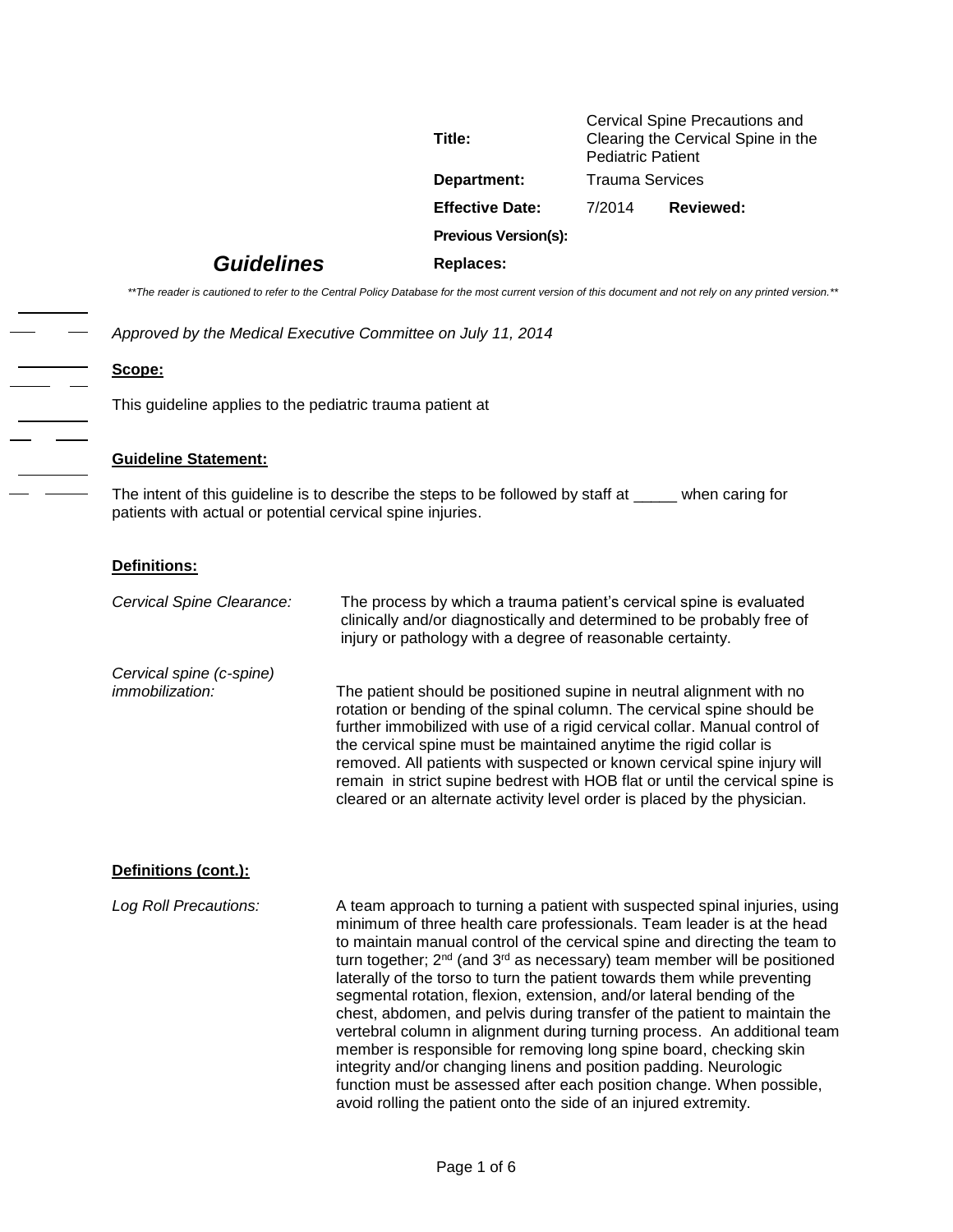*Long Spine Board (LSB):* A LSB is a backboard with 3 body straps, a rigid collar and head blocks all secured should be used to maintain c-spine immobilization during transport. Place padding under the child's shoulders to bring the shoulders into horizontal alignment with the external auditory meatus, which provides neutral alignment of cervical spine. The LSB needs to be removed in a timely manner to prevent skin breakdown and decubitis formation. If, for any reason, the patient must remain on the LSB following completion of trauma secondary survey, the board must be properly padded to minimize pressure-related skin complication.

# *Spinal cord injury without radiographic*

SCIWORA is a widely recognized form of spinal cord injury, occurring almost exclusively in children, and is characterized by the absence of any radiographically evident fracture, dislocation, or malalignment. Children presenting with a history of transient neurological signs or symptoms referable to the spinal cord after a traumatic event, despite the absence of objective neurological deficits with normal radiographs, may develop SCIWORA in a delayed fashion.

### **Guideline:**

- **I.** All patients sustaining actual or suspected injury to the cervical spine are fully and correctly immobilized prior to or upon arrival to the ED. These patients include:
	- A. Any trauma with an altered mental status
	- B. All patients with suspected spinal cord injury who have signs and symptoms of:
		- History of transient paresthesia, abnormal sensations, shooting pain or subjective extremity paralysis
		- Complaints of neck pain, limited range of motion or tenderness over the spine
		- Presence of sensory-motor deficits
	- C. Patient in whom the mechanism of injury is likely to have resulted in significant trauma to the spine.
		- Pedestrian struck by a motor vehicle
		- Involved in MVC, including motorcycle and ATV collisions
		- All falls greater than 10 feet or > 3 times patient's height
		- Diving injuries
		- All crashes (bicycle, skateboard) where the patient was thrown
		- Mechanisms raising a high index of suspicion
- **II.** All patients will remain immobilized in c-spine precautions until their cervical spine is cleared.
- **III.** Overview of cervical collar placement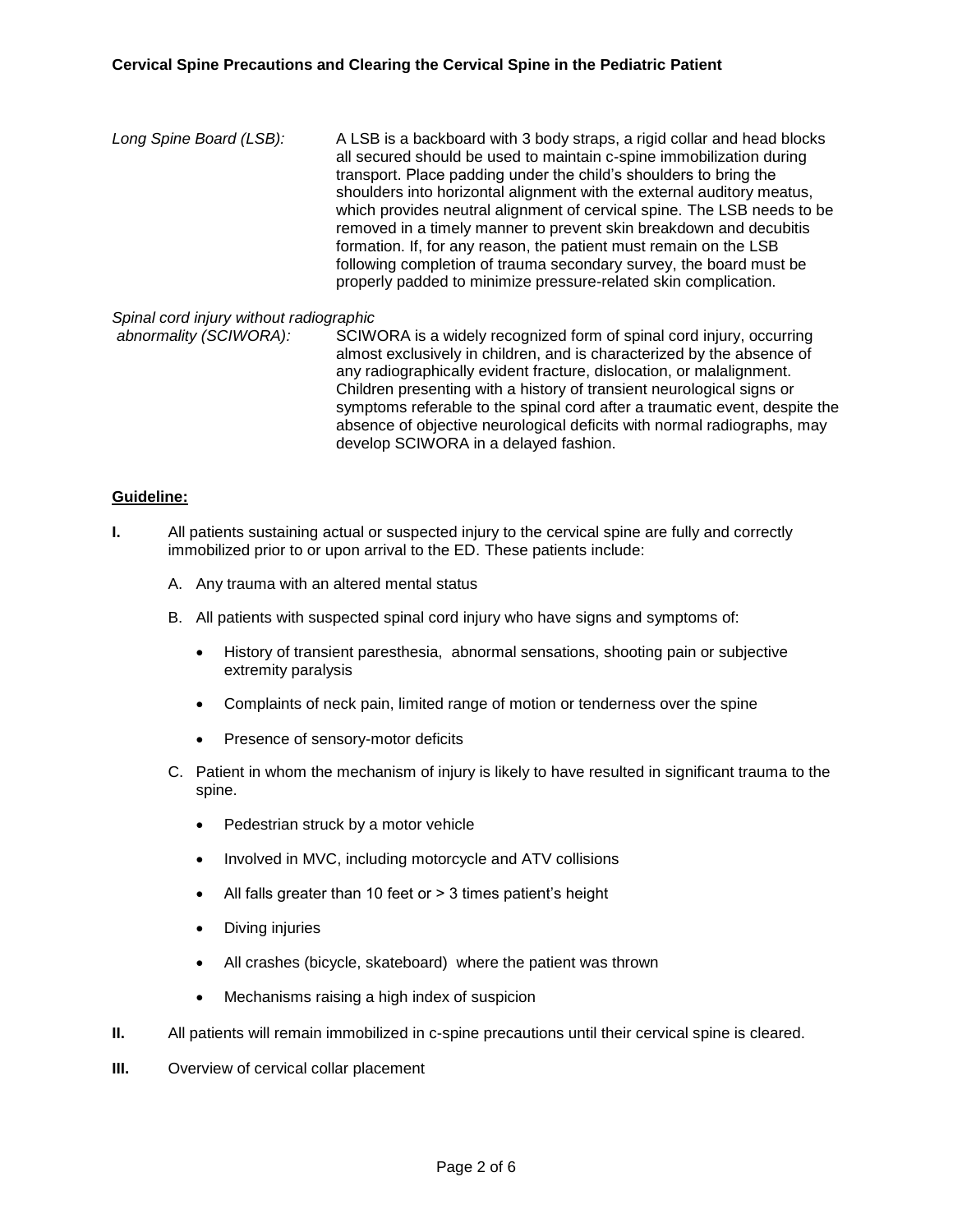- A. Place patient in rigid cervical collar (i.e., Aspen®, Miami Jr®) with care exercised with infants, as the skull is disproportionately large with respect to body size. Undue hyperflexion should be avoided by placing padding behind the shoulders.
- B. All patients with suspected or known cervical spine injury will remain in supine bedrest with HOB flat or reverse Trendelenburg until the cervical spine is cleared or an alternative activity order is received by the physician.
	- 1. The patient should be "log-rolled" by a minimum of three persons when transferred or turned with head control maintained per log roll precautions.
	- 2. A neurological assessment must be documented before and after each patient transfer or turn.
	- 3. Potentially life-threatening airway, breathing or circulation issues must take priority over prolonged cervical spine evaluations and radiographs.
	- 4. Contraindications include comprised airway with severe facial trauma and massive neck swelling as result of tracheal injury
	- 5. Physicians must document c-spine clearance in the medical record.
	- 6. For **All** cervical spine injuries or bony abnormalities with or without neurological compromise, notify neurosurgery or spine surgeon, as appropriate.
- **IV.** Radiographic clearance requires:
	- A. In the case of an abnormal neurological exam, magnetic resonance imaging (MRI) of the region of suspected neurological injury is recommended, especially in a patient with suspected SCIWORA.
	- B. If neurological exam is normal, recommend Standard 3 views (lateral, AP, and odontoid). If the patient is uncooperative consider only lateral and AP.
		- If less than 9 years old and planning a head CT, consider CT head and C1-C3.
	- C. If lower cervical **spine** visualization is inadequate on the lateral x-ray, may try swimmer's view. If still inadequate, consider CT through the poorly visualized level(s).
	- D. Radiologist reading of films as negative and documented in the medical record.
- **V.** Patients may be cleared clinically without radiologic studies if they meet ALL of the following criteria:
	- A. No focal neurological deficits
	- B. A patient with GCS 15 with no distracting injury and/or symptoms not masked by pain medications
		- 1. Clinical examination of the patient by an attending MD from emergency medicine, pediatric intensive care, trauma surgery, neurosurgery or orthopedic service that results in no significant midline cervical spine tenderness and full active range of motion including flexion/extension AND rotates 45 degrees to both sides with no pain.
- **VI.** If the Cervical spine cannot be cleared due to plain film radiographs or clinical findings.
	- A. **ALL** patients who have **not** had cervical spine cleared within 6 hours will have the extrication cervical collar changed to a properly fitting rigid cervical collar. This collar is available in SPD.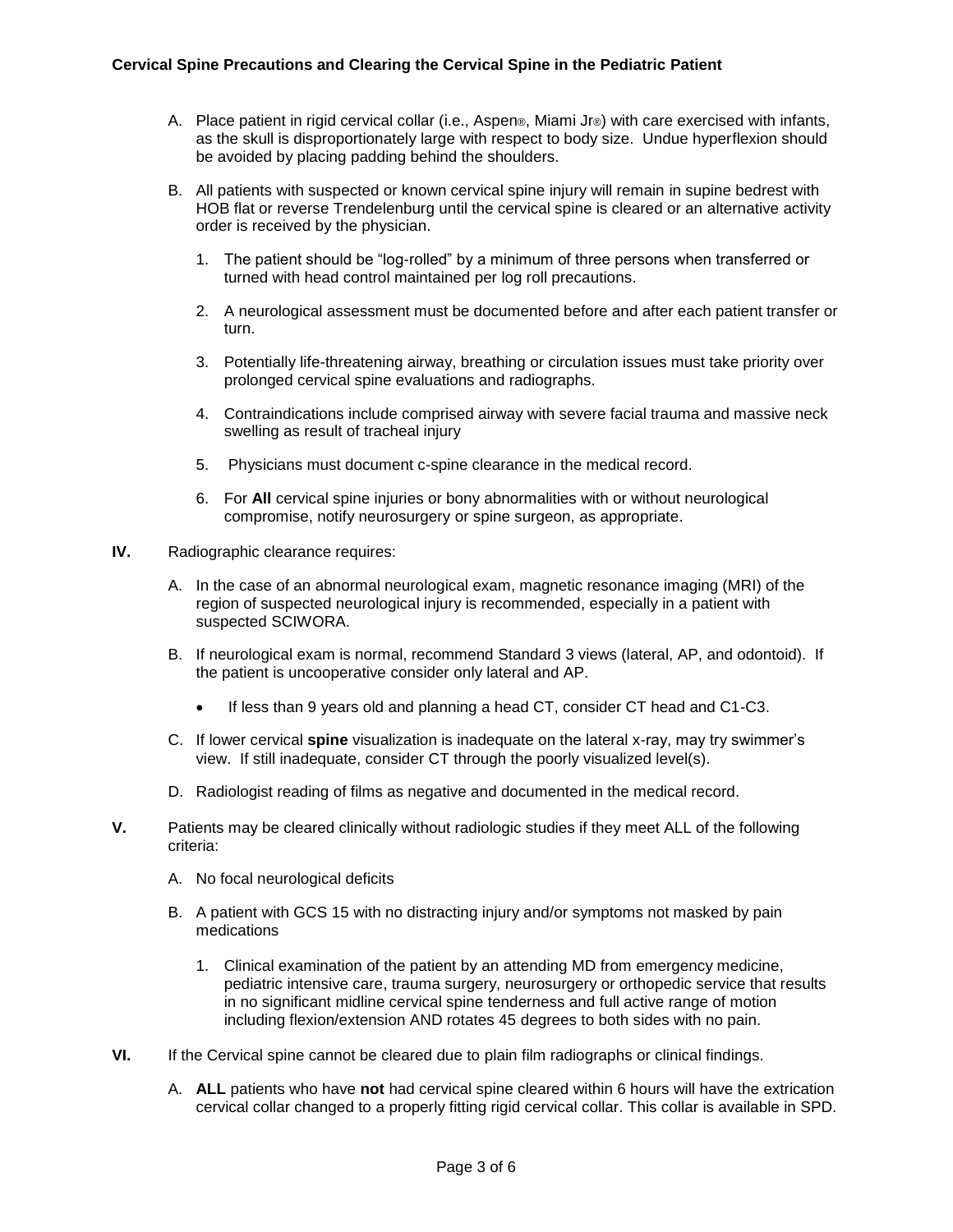- B. For patients with radiographic clearance who have persistent tenderness on palpation or with active range of motion, consider performing a CT or MRI.
- C. If the CT is normal, then an option is to have the patient receive patient controlled, flexion/extension x-rays.
- D. If neurologic examination is abnormal, consider MRI.
- **VII. Algorithm "Guideline for clearing the cervical spine in the reliable pediatric patient" and "Guideline for clearing the cervical spine in the unreliable pediatric patient" Images follow on page 5 and 6**

| Standard / Reference & Year:   | Caviness, A. C. (2013, June 20). Evaluation of cervical spine<br>٠<br>injuries in children and adolescents. UpToDate. Retrieved from<br>http://www.uptodate.com/contents/evaluation-of-cervical-spine-<br>injuries-in-children-and-adolescents<br>Chung S, Mikrogianakis A, Wales PW, et al. Trauma Association<br>of Canada Pediatric Subcommittee National Pediatric Cervical<br>Spine Evaluation Pathway: Consensus Guidelines. J Trauma<br>2011; 70:873.<br>Advanced Trauma Life support for Doctors: 7th edition;<br>American College of Surgeons Committee on Trauma.<br>Trauma Nursing Core Course, Emergency Nurses Association,<br>$\bullet$<br>Sixth edition, 2007.<br>Rozzelle CJ, Aarabi B, Dhall SS, Gelb DE, Hurlbert RJ, Ryken<br>٠<br>TC, Theodore N, Walters BC, Hadley MN. Spinal cord injury<br>without radiographic abnormality (SCIWORA). In: Guidelines for<br>the management of acute cervical spine and spinal cord injuries.<br>Neurosurgery. 2013 Mar;72(Suppl 2):227-33. |
|--------------------------------|-----------------------------------------------------------------------------------------------------------------------------------------------------------------------------------------------------------------------------------------------------------------------------------------------------------------------------------------------------------------------------------------------------------------------------------------------------------------------------------------------------------------------------------------------------------------------------------------------------------------------------------------------------------------------------------------------------------------------------------------------------------------------------------------------------------------------------------------------------------------------------------------------------------------------------------------------------------------------------------------------------|
| <b>Rationale for Revision:</b> | Consolidation<br>Update $\Box$<br>i⊠ New                                                                                                                                                                                                                                                                                                                                                                                                                                                                                                                                                                                                                                                                                                                                                                                                                                                                                                                                                            |
| Author(s) & Department(s):     | Trauma Services, Trauma Medical Director                                                                                                                                                                                                                                                                                                                                                                                                                                                                                                                                                                                                                                                                                                                                                                                                                                                                                                                                                            |
| Reviewer(s) & Department(s):   | Trauma Medical Director, Trauma Multidisciplinary Review<br><b>Committee, Medical Executive Committee</b>                                                                                                                                                                                                                                                                                                                                                                                                                                                                                                                                                                                                                                                                                                                                                                                                                                                                                           |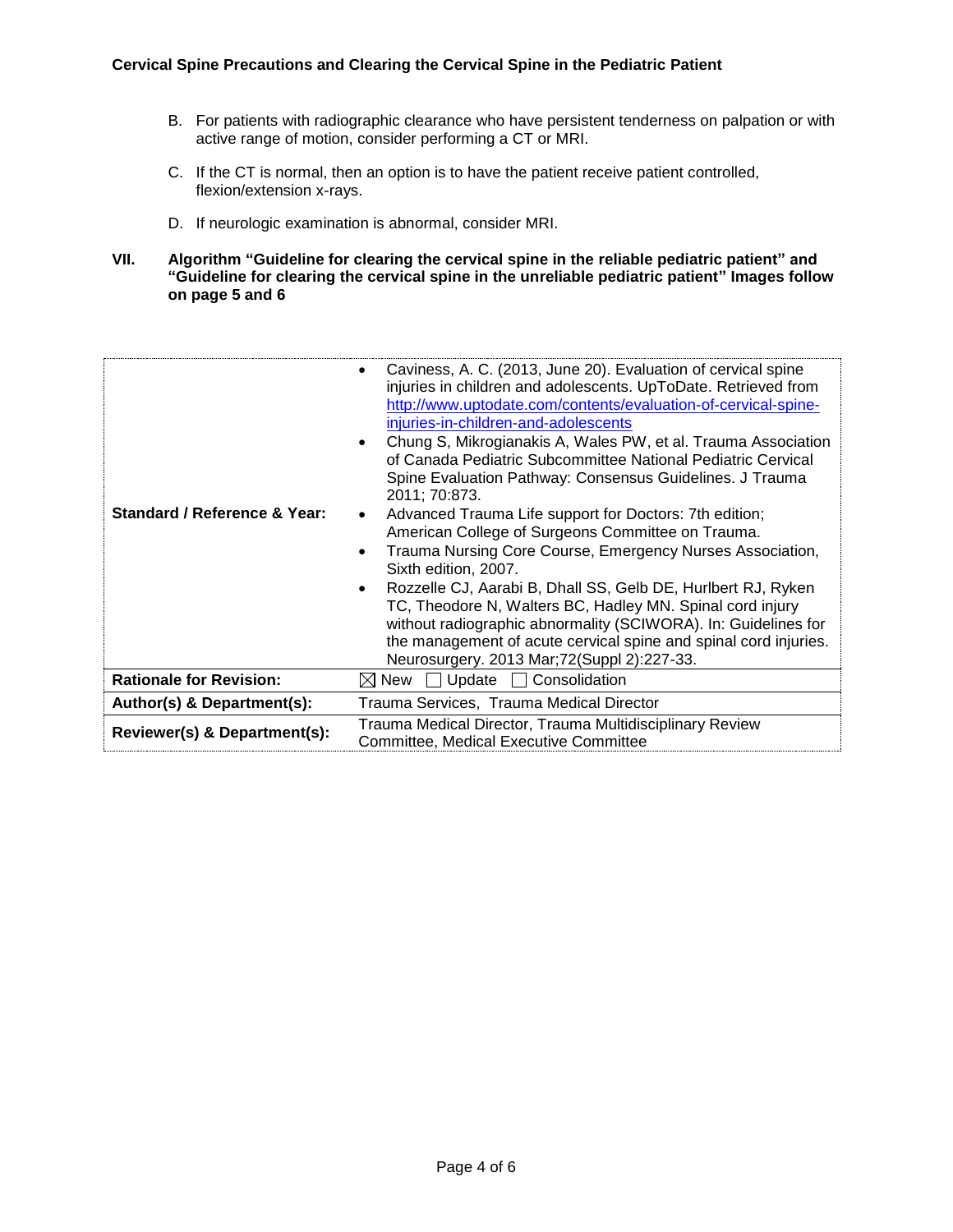

Trauma Association of Canada (TAC) national pediatric c-spine evaluation pathway: Reliable\* clinical exam

c-spine: cervical spine; MRI: magnetic resonance imaging; CT: computed tomography; LOC: level of consciousness.

\* Unconscious or decreased level of consciousness with Glasgow coma scale <15.

Δ Change to long-term cervical spine collar as soon as appropriate.

◊ Consider thoracolumbar spine injury in those with a documented cervical spine injury.

Ɨ Spine Surgeon could include neurosurgeon and/or orthopedic surgeon